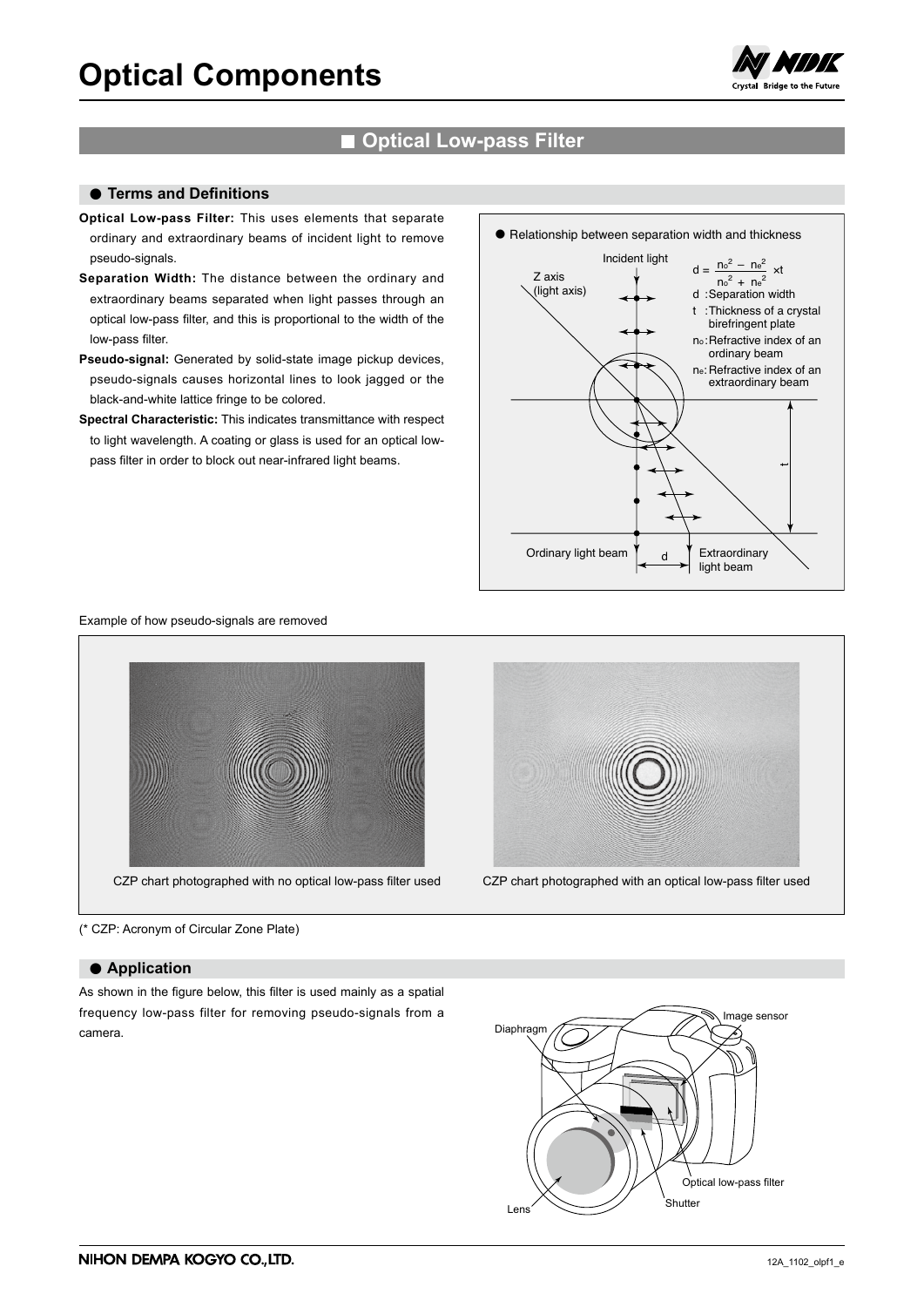

# **■ Optical Low-pass Filter**

## **● Features**

## **Single Plate-type Optical Low-pass Filter**

- 1. A computer controlled grown synthetic quartz crystal ensures this filter has excellent characteristics as a birefringent plate.
- 2. IR-cut, AR coating, ITO Film and water-repellency coating are available upon request.



## **● Standard specifications**

## **Single Plate-type Optical Low-pass Filter**

| Specifications                                    | Standards                                                                    |  |  |
|---------------------------------------------------|------------------------------------------------------------------------------|--|--|
| Separation width accuracy<br>(thickness accuracy) | Specified separation width $±0.5 \mu m$<br>(Specified thickness ±0.05 mm)    |  |  |
| Outline size                                      | Round plate of $\varphi$ 5 to 30 mm<br>Square plate of 5 x 5 to 40.5 x 48 mm |  |  |
| Light axis accuracy                               | 44°50'±60'                                                                   |  |  |
| <b>Flatness</b>                                   | Max. 10 Newton rings<br>$(\lambda = 589$ nm)                                 |  |  |

Standard outline size (mm) (1/2-inch size) 9×10 11×12 (1/3-inch size) 8.5×9 (1/4-inch size) 7.3×7.8 (1/5-inch size) 5.0×5.5

Low-pass filters of other outline sizes can be manufactured upon request.

#### **Bonding-type Optical Low-pass Filter**

- 1. Pseudo-signals can be removed by combining a crystal phase plate (crystal wavelength plate), and an optical low-pass filter in the horizontal, vertical, or any direction of your choice.
- 2. Filter glass combination and coating are available upon request.



#### **Bonding-type Optical Low-pass Filter**

|  | Specifications                   | Standards                                                                    |  |  |
|--|----------------------------------|------------------------------------------------------------------------------|--|--|
|  | Outline size                     | Round plate of $\varphi$ 5 to 30 mm<br>Square plate of 5 x 5 to 40.5 x 48 mm |  |  |
|  | Light axis accuracy              | 44°50'±60'                                                                   |  |  |
|  | Optical axis bonding<br>accuracy | Specified angle ±60'                                                         |  |  |
|  | <b>Flatness</b>                  | Max. 20 Newton rings<br>$(\lambda = 589$ nm)                                 |  |  |



22×28 25.3×29.5 28×40

Bonding-type low-pass filters of other outline sizes can be manufactured upon request.

## **● Environment Resistance**

The following reliability tests guarantee the specified optical characteristics of NDK's optical components.

| Subjected to high temperature                   | For 96 hours at $+85$ °C                                                               |
|-------------------------------------------------|----------------------------------------------------------------------------------------|
| Subjected to low temperature                    | For 96 hours at $-40$ °C                                                               |
| Subjected to high temperature and high humidity | For 96 hours at $+60$ °C and 95 %                                                      |
| Heat shock                                      | 10 cycles (one cycle is conducted for 30 minutes at $-40$ °C and 30 minutes at +85 °C) |
| Mechanical strength                             | No flaws after the surface is rubbed with absorbent cotton                             |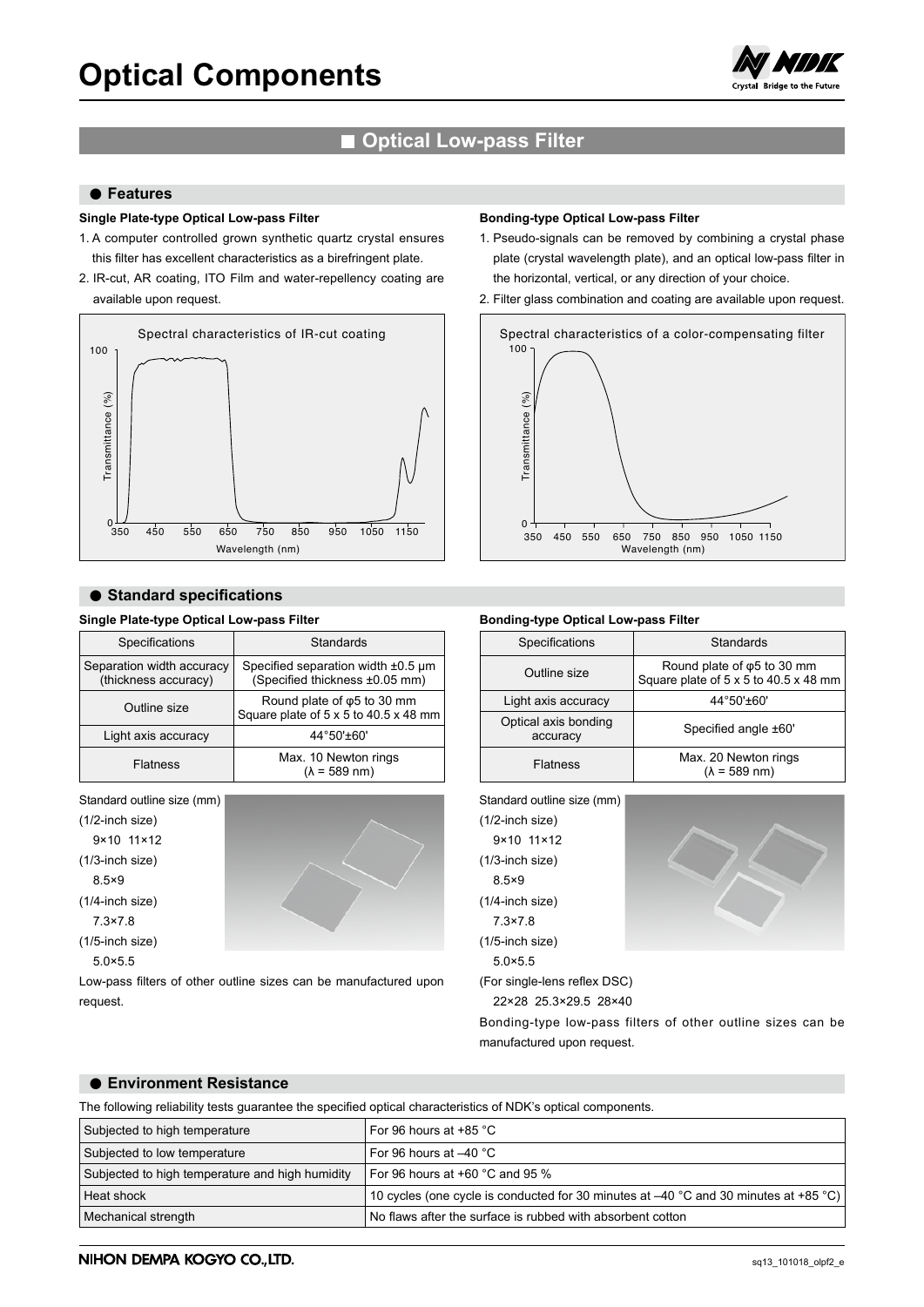

# **■ Optical Low-pass Filter**

## **● How to Determine Optical Low-pass Filter Specifications**

When placing an order or asking for information, please inform us of the following items. (Check the boxes.)

|   |           |           | 1. Size of CCD used |                                                                                                                   |                           | $\Box$ 1/2 inch : $\Box$ 1/3 inch : $\Box$ 1/4 inch                            | : $\Box$ 1/5 inch                   |
|---|-----------|-----------|---------------------|-------------------------------------------------------------------------------------------------------------------|---------------------------|--------------------------------------------------------------------------------|-------------------------------------|
|   |           |           |                     |                                                                                                                   |                           |                                                                                |                                     |
|   |           |           |                     |                                                                                                                   |                           |                                                                                |                                     |
|   |           |           |                     |                                                                                                                   |                           |                                                                                |                                     |
|   |           |           | 5. Coating          | $\Box$ Present                                                                                                    |                           |                                                                                |                                     |
|   |           |           |                     |                                                                                                                   | : $\Box$ Absent           |                                                                                |                                     |
|   |           |           |                     | (When coating is present)                                                                                         |                           |                                                                                |                                     |
|   |           |           |                     |                                                                                                                   |                           | • AR single layer $\Box$ One surface : $\Box$ Both surfaces                    |                                     |
|   |           |           |                     |                                                                                                                   |                           | •AR multi-layer □ One surface : □ Both surfaces                                |                                     |
|   |           |           |                     | $\cdot$ IR-Cut                                                                                                    |                           |                                                                                |                                     |
|   |           |           |                     | •Others                                                                                                           |                           |                                                                                |                                     |
|   |           |           |                     | 6. Dimensions (part composition)<br>$\mathbf{a} \times \mathbf{b} \times \mathbf{c}$ :<br>$\circled{b}$           | <b>a</b><br>$\circled{c}$ | A B C D E<br>├╾╾╾╾┥                                                            |                                     |
|   |           |           |                     | Angle between the Light Axis                                                                                      | In-surface                | Coating                                                                        |                                     |
|   | Part Name | Thickness | Tolerance           | and the Principal Surface                                                                                         | <b>Rotation Angle</b>     | A: AR single layer B: AR multi-layer C: IR-Cut coating<br>E: Others<br>D: None |                                     |
| Α |           |           |                     |                                                                                                                   |                           | Both surfaces/One surface                                                      | $A \cdot B \cdot C \cdot D \cdot E$ |
| В |           |           |                     |                                                                                                                   |                           | Both surfaces/One surface $A \cdot B \cdot C \cdot D \cdot E$                  |                                     |
| С |           |           |                     |                                                                                                                   |                           | Both surfaces/One surface $A \cdot B \cdot C \cdot D \cdot E$                  |                                     |
| D |           |           |                     |                                                                                                                   |                           | Both surfaces/One surface                                                      | $A \cdot B \cdot C \cdot D \cdot E$ |
| Ε |           |           |                     |                                                                                                                   |                           | Both surfaces/One surface $A \cdot B \cdot C \cdot D \cdot E$                  |                                     |
|   |           |           |                     | * Concerning optical low-pass filters other than square ones, please inform us of your individual specifications. |                           |                                                                                |                                     |